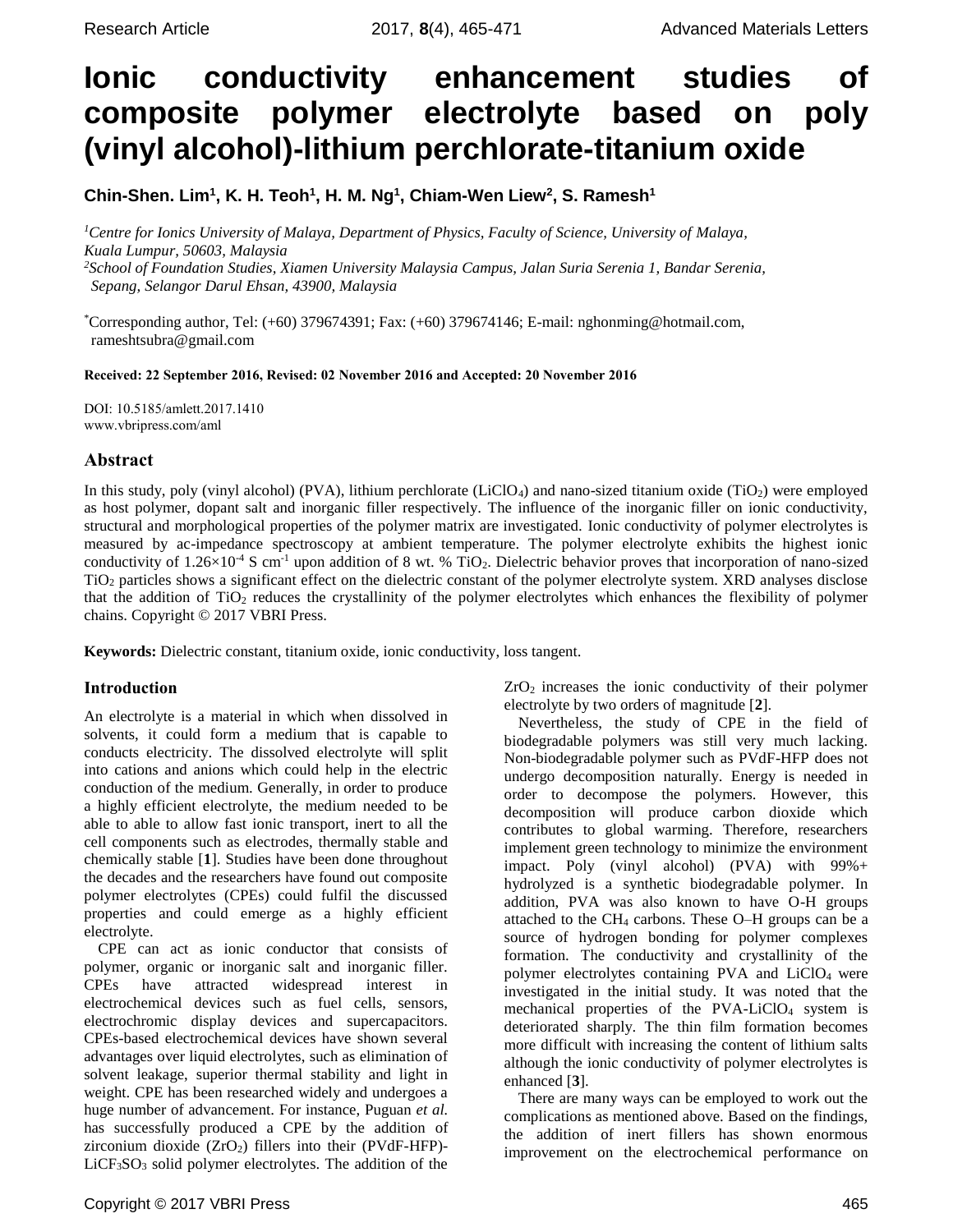polymer salt system [**4-8**]. Incorporation of inorganic filler such as  $ZrO_2$ ,  $Al_2O_3$ ,  $Sm_2O_3$ ,  $SnO_2$  and  $V_2O_5$  into solid polymer electrolyte can enhance conductivity, mechanical stability, electrochemical stability, cation transference number and thermal stability towards electrode materials. High dielectric constant of fillers can also reduce interfacial resistance [**9-12**]. The improvements are attributed to the presence of disordered chains coming from the interactions between the polymer and ceramic filler. The Lewis acid nature of the filler could weaken the interaction between the polymer and the lithium ions. This interaction has thus accelerated the dissociation of lithium salt. Hence it eases the mobility of Li<sup>+</sup> and increases the number of ion species. The inert filler in the solid polymer electrolyte system also plays other useful roles in forming particle networks into polymer bulk (particle dispersion) which inhibits the crystallization and reorganization of polymer chains (solid plasticizer). Nevertheless, the addition of inert filler has capability to enhance the electrochemical properties without contributing in ionic conduction process. The main aim of this work is to study the effect of  $TiO<sub>2</sub>$  on the PVA-LiClO<sup>4</sup> system is investigated by electrical impedance spectroscopy (EIS) and X-ray diffraction (XRD).

# **Experimental**

# *Materials*

PVA (Aldrich, 99%+ hydrolysed), LiClO<sub>4</sub> (Merck) and  $TiO<sub>2</sub>$  (Aldrich <100 nm) were used as-received without further treatment or purification.

# *Preparation of composite polymer electrolyte*

Thin films consisting of PVA,  $LiClO<sub>4</sub>$  and TiO<sub>2</sub> are prepared by solution casting technique with distilled water as solvent. The mixtures are stirred overnight, cast in a Petri dish and then allowed to evaporate slowly in the oven at 70 °C. This procedure yields mechanically stable and free-standing films. The films are placed in desiccator to remove remaining moisture. The designations of polymer electrolytes with various percentage of  $TiO<sub>2</sub>$  are presented in **Table 1**.

**Table 1.** Ionic conductivity, relaxation time and crystallite size of polymer electrolytes and their designation.

| <b>Designation</b> | <b>Polymer complex</b><br>$(PVA: LiClO4:TiO2)$ | <b>Relaxation</b><br>time<br>$(x 10^{-7} s)$ | <b>Crystallite</b><br>Size $(\AA)$ |
|--------------------|------------------------------------------------|----------------------------------------------|------------------------------------|
| PLT-0              | 60:40:0                                        | 19.89                                        | 46.9                               |
| <b>PLT-4</b>       | 57.6:38.4:4                                    | 6.12                                         | 38.1                               |
| <b>PLT-8</b>       | 55.2:36.8:8                                    | 2.09                                         | 29.5                               |
| <b>PLT-10</b>      | 54:36:10                                       | 795.67                                       | 65.2                               |

# *Electrochemical Impedance Spectroscopy (EIS) studies*

The thickness of the films is measured by means of a micrometer screw gauge. The composite polymer electrolytes are sandwiched between two stainless-steel blocking electrodes. Ionic conductivity measurements are carried out using HIOKI 3532-50 LCR Hi-Tester interfaced to a computer. The AC frequency is ranged from 50 Hz to 5 MHz. The measurement is taken from room temperature to 80 °C.

#### *X-ray diffraction (XRD) studies*

XRD analysis is carried out to investigate the crystalline nature of composite polymer electrolytes. The XRD patterns were recorded on a Siemens D 5000 diffractor meter with Cu-Kα radiation ( $\lambda = 1.54060$  Å), over the range of  $2\theta = 5-80^\circ$  at ambient temperature.

# **Results and discussion**

*Temperature dependence ionic conductivity studies*

**Fig. 1** depicts the Arrhenius plots of the ionic conductivity of  $PVA-LiClO<sub>4</sub>-TiO<sub>2</sub>$  polymer complexes in the temperature range of ambient temperature to 353 K.



**Fig. 1.** Arrhenius plot of ionic conductivity of PLT-0, PLT-4, PLT-8 and PLT-10.

PLT-8 was found to exhibit the highest ionic conductivity of  $1.26\times10^{-4}$  S cm<sup>-1</sup> with addition of 8wt. % of TiO<sub>2</sub> at room temperature. Our results are comparable to the already reported results which are summarized in **Table 2**.

**Table 2:** Summary of reported results similar to this work.

| <b>Electrolyte Material</b>       | <b>Highest</b><br>ionic conductivity<br>$(S \text{ cm}^{-1})$ | Reference    |
|-----------------------------------|---------------------------------------------------------------|--------------|
| <b>PVdF-PVA-NH4SCN</b>            | $1.09 \times 10^{-3}$                                         | [13]         |
| PVA-PMA-SiO <sub>2</sub> -BMITFSI | $8.30 \times 10^{-4}$                                         | [14]         |
| PVA-PVdF-LiClO4                   | $3.04 \times 10^{-5}$                                         | [15]         |
| $PVA-LiClO4-TiO2$                 | $1.26 \times 10^{-4}$                                         | Present work |

Temperature dependence of ionic conductivity has been employed to study the conduction mechanism in the polymer electrolytes. The temperature dependent plot is fitted with the Arrhenius relationship using the equation below.

$$
\sigma = A \exp\left(\frac{-E_a}{kT}\right) \tag{1}
$$

where *A* is a constant,  $E_a$  is activation energy in eV, *k* is Boltzmann constant and *T* is the absolute temperature in *K*. The linear relationship of ionic conductivity with temperature indicates that the polymer electrolytes follow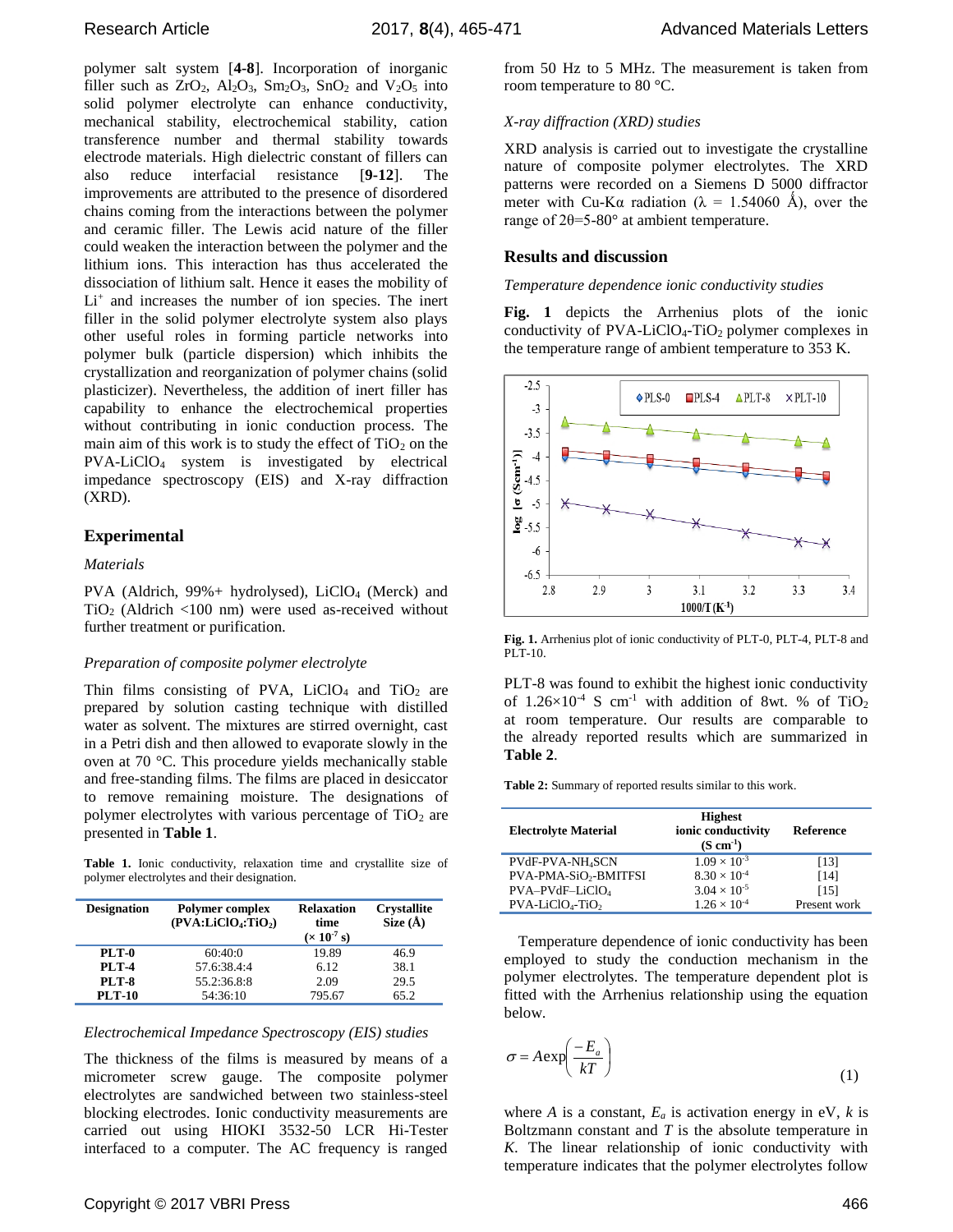Arrhenius theory where the regression value is approximate to unity. **Fig. 1** indicates that the ionic conductivity of polymer electrolytes increases with temperature and suggests that the process is thermally activated. Migration of the charge carriers (Li+) in nanocomposite polymer electrolytes probably occurs quite similar to that in ionic crystals, where ions jump into neighboring vacant sites; a phenomenon known as ion hopping mechanism [**16**]. The vibration mode in the polymer segment is promoted at higher temperature which leads to rapid ionic hopping mechanism. The bonding between the oxygen atoms of PVA and Li<sup>+</sup> becomes weaker at elevated temperature. The interaction between oxygen atom and charge carrier is gradually reduced as temperature is increased. Therefore, the weak interaction could promote the decoupling process of charge carriers from segmental motion of polymer matrix and lead to formation of vacant sites. Consequently, the  $Li<sup>+</sup>$  ion at adjacent sites will hop and try to occupy the vacant site and then allowing itself to be coordinate with the chain in the polymer matrix once again. Hence, the increment of temperature promotes the fast ion conduction which leads to increment of ionic conductivity. Furthermore, as seen in the figure, there was no huge changes in the ionic conductivity after the increase in temperature. Similar results were found in other articles as well and this actually shows that there is no phase transition occurring in the temperature dependence studies [**17**, **18**]. αστοποιεία in unity. We have the latter in the latter in the latter in the latter in the latter of the latter in the latter of the latter in the latter of the latter in the latter of the latter in the latter of the latte

The activation energy, *E<sup>a</sup>* of the nanocomposite polymer electrolytes is calculated by fitting the temperature plots with of Arrhenius theory and was generally defined as the energy required to overcome the reorganization and reformation of the polymer chain with  $Li^+$ . The  $E_a$  value for PLT-0, PLT-4, PLT-8 and PLT-10 is 0.186 eV, 0.185 eV, 0.171 eV and 0.340 eV, respectively. The *E<sup>a</sup>* value for composite polymer electrolyte is in the order of 0.171-0.340 eV. This implies that the discrepancy in *E<sup>a</sup>* value is highly dependent on the content of  $TiO<sub>2</sub>$ . Upon doping of  $TiO<sub>2</sub>$ into the polymer system, *E<sup>a</sup>* value decreases slightly with increase the concentration of TiO2. The PLT-8 has lower  $E_a$  value compared to PLT-0 and PLT-4. Therefore, this result infers that PLT-8 requires lesser energy to break the physical and chemicals bonds in the polymer network. As a result, the ionic conduction is more favorable on PLT-8 sample. Apart from that, *E<sup>a</sup>* value for PLT-10 is found to be increased. This can be ascribed to the formation of ion aggregates and neutral ion pairs which requires more energy to weaken the coordinative bonds in the polymer matrix. The  $E_a$  value of the polymer electrolyte samples was in agreement with the ionic conductivity studies of our previous work  $[19]$  where the  $E_a$  is inversely proportional to the ionic conductivity.

# *Dielectric relaxation studies*

The frequency dependence of the real dielectric relaxation curves for PLT-0, PLT-4, PLT-8 and PLT-10 are shown in **Fig. 2**. The dielectric behavior of the polymer electrolyte can be defined by the dielectric function *ε* as

$$
\varepsilon = \varepsilon' + j\varepsilon'' = \varepsilon' - j\left(\frac{\sigma}{\omega \varepsilon_o}\right)
$$
\n(2)

where, the real part is the *ε*′ (dielectric constant) and the imaginary part is the *ε*″ (dielectric loss), *σ i*s ionic conductivity,  $\omega$  is angular frequency and  $\varepsilon$ <sup>*o*</sup> is permittivity of free space. The *ε*′ and *ε* ″ are evaluated using the impedance data by the following equation:

$$
\varepsilon' = \frac{C_p \times L}{\varepsilon_0 \times A} \tag{3}
$$

where,  $C_p$  is the parallel equivalent static capacitance,  $L$  is the thickness of the polymer film in cm and *A* is the surface area of the film in cm<sup>2</sup> . The *ε*′ rises sharply towards low frequencies which is resulting from electrode polarization effect. Charge accumulation can be observed occurring at the electrode/electrolyte interface due to the dispersion at the low frequency region as well [**20**, **21**]. The periodic reversal of the electric field occurs very fast when there is no excess ion diffusion in the direction of the field at high frequency. Hence, there is no polarization occurred. Since the mobile ions are unable to accumulate at the interface, therefore it leads to decrease of *ε*′ at high frequency.

Incorporation of  $TiO<sub>2</sub>$  into polymer system shows a higher  $\varepsilon'$  value as shown in Fig. 2. TiO<sub>2</sub> particles in polymer electrolytes will promote the Lewis acid-base interaction and lead to the dissociation of lithium salt into free ion species. Dissociation of LiClO<sub>4</sub> aggregates would favor the interaction between the free ion species and oxygen atom from PVA when there is more number of free charge carriers that exist in the polymer matrix. Hence, the number of free charge carriers is increased as well as the ionic conductivity. Besides, the dissociation of LiClO<sub>4</sub> increases the number of anion  $(CIO<sub>4</sub>)$ , which leads to increment of the equivalent capacitance.



**Fig. 2**. Variation of real part of dielectric constant (*ε*′) with frequency at ambient temperature for PLT-0, PLT-4, PLT-8 and PLT-10.

From **Fig. 2**, it can be observed that the dielectric constant increases with increasing the weight percentage of TiO2. PLT-8 achieves the highest *ε*′ value and this indicates that PLT-8 has more number of charge carriers compared to other samples. However, as the weight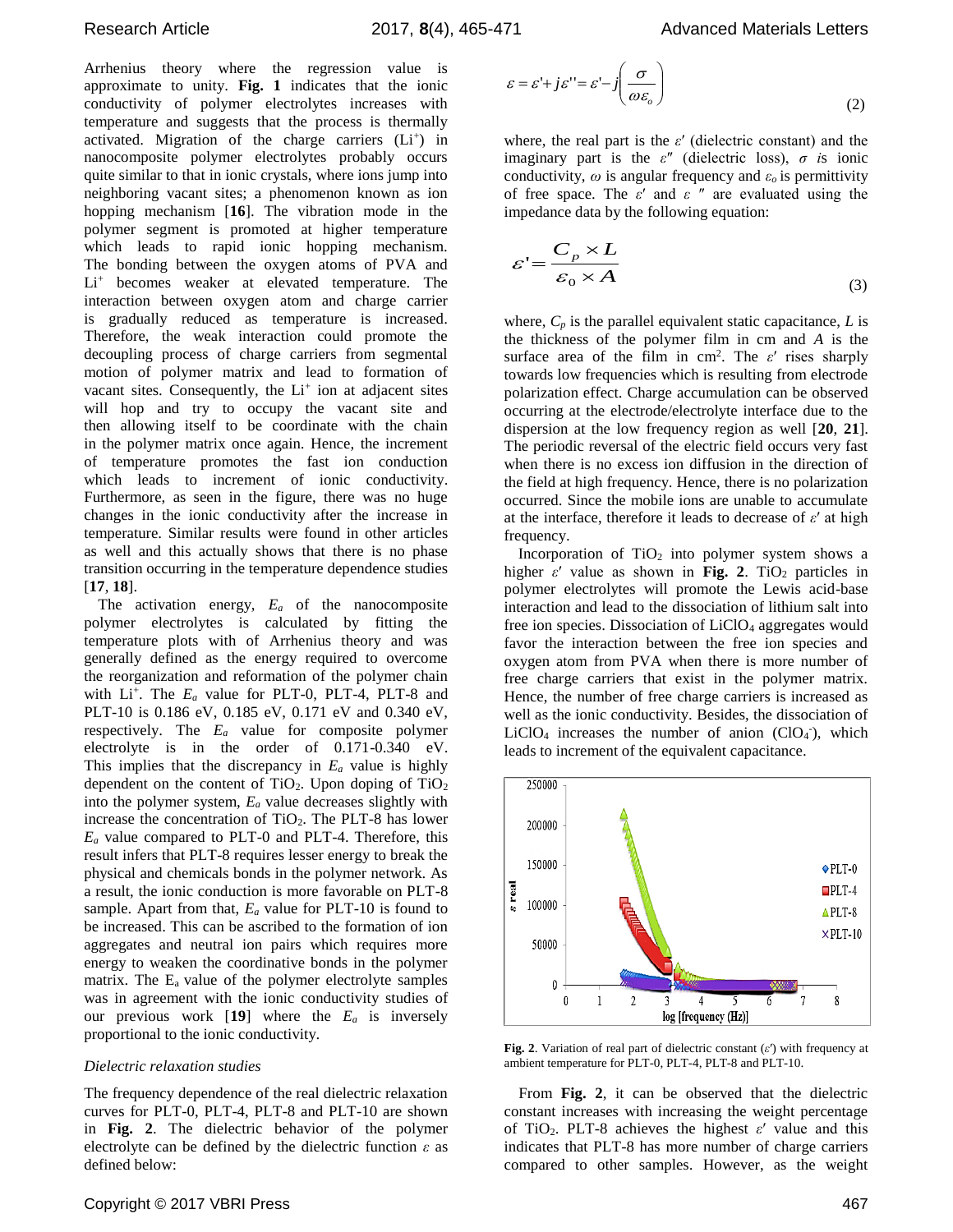percentage of  $TiO<sub>2</sub>$  further increases up to 10 wt. %, the dielectric constant shows a sudden decline, which is ascribed to the formation of  $TiO<sub>2</sub>$  aggregates. Hence the dissociation of lithium salt has become tougher and this impedes the ionic conductivity of the sample.



**Fig. 3.** Variation of real part of dielectric constant (*ε*′) as a function of temperature for PLT-0, PLT-4, PLT-8 and PLT-10 at 200Hz.

**Fig. 3** shows that the *ε*′ of polymer electrolyte typically increases with increasing the temperature. This is mainly owing to the decrease in viscosity of the materials [**22**]. In addition, PVA exhibits a semi-crystalline nature, which consists of crystalline phase and amorphous phase; therefore, the crystalline phase dissolves progressively into amorphous phase with increase in temperature. This in turn influences the polymer dynamics and thus the dielectric behaviour. In other words, the rise of dielectric constant can correlate with molecular mobility. As the temperature increases, it leads to greater molecular mobility which facilitates the diffusion of ions in the space charge polarization. Apart from that, high temperature will favor the salt dissociation in the polymer matrix. This is due to the thermal energy which can break the chemical bonds in  $LiClO<sub>4</sub>$  easily to form free ion species. So, the *ε*′ increases with temperature.

# *Frequency dependence of loss tangent*

The loss tangent ( $tan \delta$ ) is the ratio of loss factor to the dielectric constant, also a measurement of the ratio of the electrical energy lost to the energy store in a periodic electrical field. The  $tan \delta$  is determined by following expression:

$$
\tan \delta = \frac{\varepsilon'}{\varepsilon''}
$$
 (4)

The relaxation time,  $\tau$  of each sample was calculated by equation:

$$
\tau = \frac{1}{2\pi f_m} \tag{5}
$$

where, *f<sup>m</sup>* represent the frequency corresponding to the peak. **Fig. 4 (a)** and **(b)** depict the variation of loss tangent as a function of frequency for polymer

electrolytes incorporated with different weight percent of  $TiO<sub>2</sub>$  at room temperature. The relaxation time value for each sample is presented in Table 1.



Fig. 4. Variation of tano with frequency for PLT-0, PLT-4 and PLT-10 (a) and PLT-8 (b) at room temperature.

From **Fig. 4(a)** and (b), tan  $\delta$  increases with frequency until a maximum, and then decreases with further increase in frequency. The occurrence of peak for each sample can be seen in these figures. The presence of these peaks imply the presence of relaxation dipoles in Li<sup>+</sup> ions in all the samples. Presence of loss tangent peak has separated the bulk material and the electrode surface polarization phenomena in the low frequency dielectric dispersion. Electrode polarization phenomena occur due to the formation of double layer at the electrode-electrolyte boundary.

The tangent loss peaks are shifted to higher frequency as the mass fraction of  $TiO<sub>2</sub>$  increases gradually. Meanwhile, the relaxation time is reduced when the peak is shifted towards higher frequency [**23**]. The shifting of peak to higher frequency illustrates the increase in the cations mobility upon reduction in the relaxation time.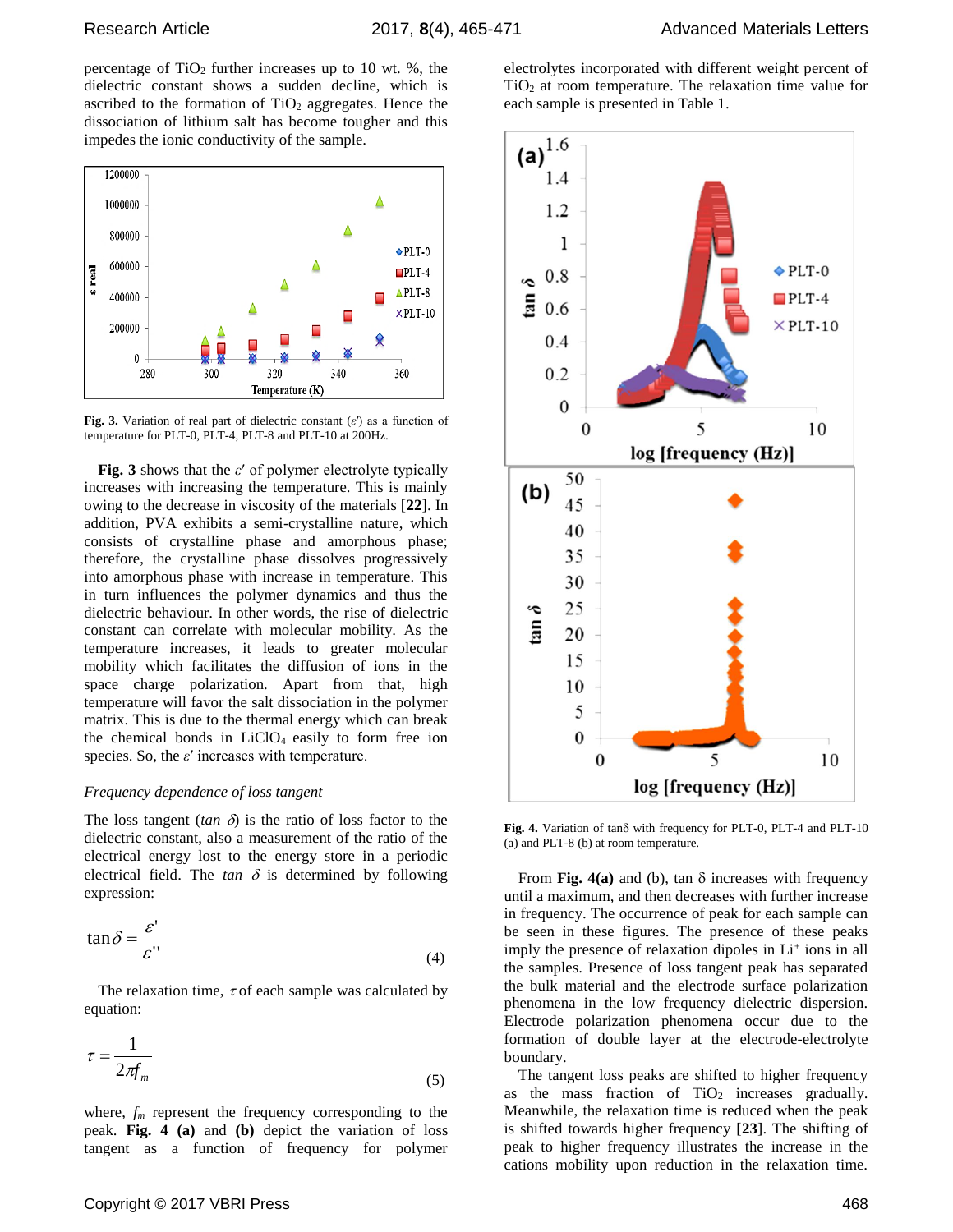Based on reported relaxation time value, the relaxation time is inversely proportional to ionic conductivity of polymer electrolytes. The crystalline region will become lesser as more  $TiO<sub>2</sub>$  particles are added. Therefore, polymer segment is now more flexible to orient. Eventually, the relaxation time becomes shorter [**24**].

The intensity of the loss tangent peak is also correlated to the number of free charge carriers for the sample. The increase of peak intensity in  $TiO<sub>2</sub>$ -based nanocomposite polymer electrolytes also implies the increased area under the loss tangent peak. There is more number of free Li<sup>+</sup> ions participate in the relaxation processes to enhance the ionic conductivity of the polymer electrolytes when the intensity of loss tangent peak becomes higher with increasing the  $TiO<sub>2</sub>$  concentration  $[25]$ . The loss tangent peak for PLT-8 shows higher peak intensity and bigger area than other samples as shown in **Fig. 4(b)**. This entails that PLT-8 has more number of free charge carriers that contribute in relaxation processes as well as ionic conductivity value.



Fig. 5. XRD patterns for (a) PVA (b) LiClO<sub>4</sub> and (c) TiO<sub>2</sub> powder.

However, the loss tangent peak in PLT-10 is shifted to low frequency as illustrated in **Fig. 4(a)**. This phenomenon implies the increase in relaxation time. Longer relaxation time might reduce the Li<sup>+</sup> mobility and inhibit the ion conduction owing to the formation of neutral ion pair or aggregates, resulting to the formation of thick interfacial layer within the grain boundary. Consequently, the intensity of loss tangent peak is decreased as shown in the **Fig. 4(a)**. We suggest that the number of free charge carrier has been decreased when the mass fraction of  $TiO<sub>2</sub>$  is more than 8 wt. %. As a

result, ionic conductivity of PLT-10 is decreased beyond the optimum level.

*X-ray diffraction (XRD) studies*

XRD diffractogram for pure PVA,  $LiClO<sub>4</sub>$  and TiO<sub>2</sub> is indicated in **Fig. 5**. The diffraction peak of PVA is at angle of  $2\theta=19.8^\circ$  which reveals the semi-crystalline nature of PVA. The characteristic peak of  $TiO<sub>2</sub>$  was obtained at angles of  $2\theta = 25.2^\circ$ ,  $27.4^\circ$ ,  $36^\circ$ ,  $41.1^\circ$ , and  $54.2^{\circ}$  whereas characteristic peak of LiClO<sub>4</sub> was obtained at angles of 2θ= 21.1°, 23.2°, 31.3°, 35.7° and 39.3°. **Fig. 6 (a), (b), (c) and (d)** indicate the XRD diffractogram for PLT-0, PLT-4, PLT-8 and PLT-10, respectively. The sharp peak at  $2\theta = 31.3^{\circ}$  for PLT-0 in Fig. 6 is assigned to the crystalline peak of LiClO<sub>4</sub>. The crystalline peak is mainly due to the crystalline structure of LiClO4. This infers that LiClO<sup>4</sup> does not fully dissociated and be recrystallized in the polymer matrix. The shifting of relative diffraction peak observed in PLT-0, PLT-4, PLT-8 and PLT-10 is mainly due to the incorporation of LiClO<sup>4</sup> and TiO2. This result discloses that complexation has occurred between PVA, LiClO<sub>4</sub> and TiO<sub>2</sub>.

Variation of peak intensity of relative diffraction peak is an indicator to evaluate the amorphous characteristic of polymer electrolyte. The relative peak intensity at angle of  $2\theta=19.8^\circ$  is decreased with broadening feature as depicted in **Fig. 6**. This implies that  $LiClO<sub>4</sub>$  disrupted the arrangement in the polymer segment of PVA. Incorporation of 2 wt. % of  $TiO<sub>2</sub>$  into polymer matrix indicates no discernible effect on the reduction of peak intensity. This is because of the inadequate amount to dislocate the polymer network which causes an insignificant increase in amorphous degree along the polymer backbone [**26**]. Upon addition of 8 wt. % and 10 wt. % of  $TiO<sub>2</sub>$ , the relative peak intensity is reduced greatly. Therefore, we conclude that the crystalline region in PVA decreases with increasing the weight percentage of TiO<sub>2</sub>.



**Fig. 6.** XRD patterns for (a) PLT-0, (b) PLT-4, (c) PLT-8, and (d) PLT-10.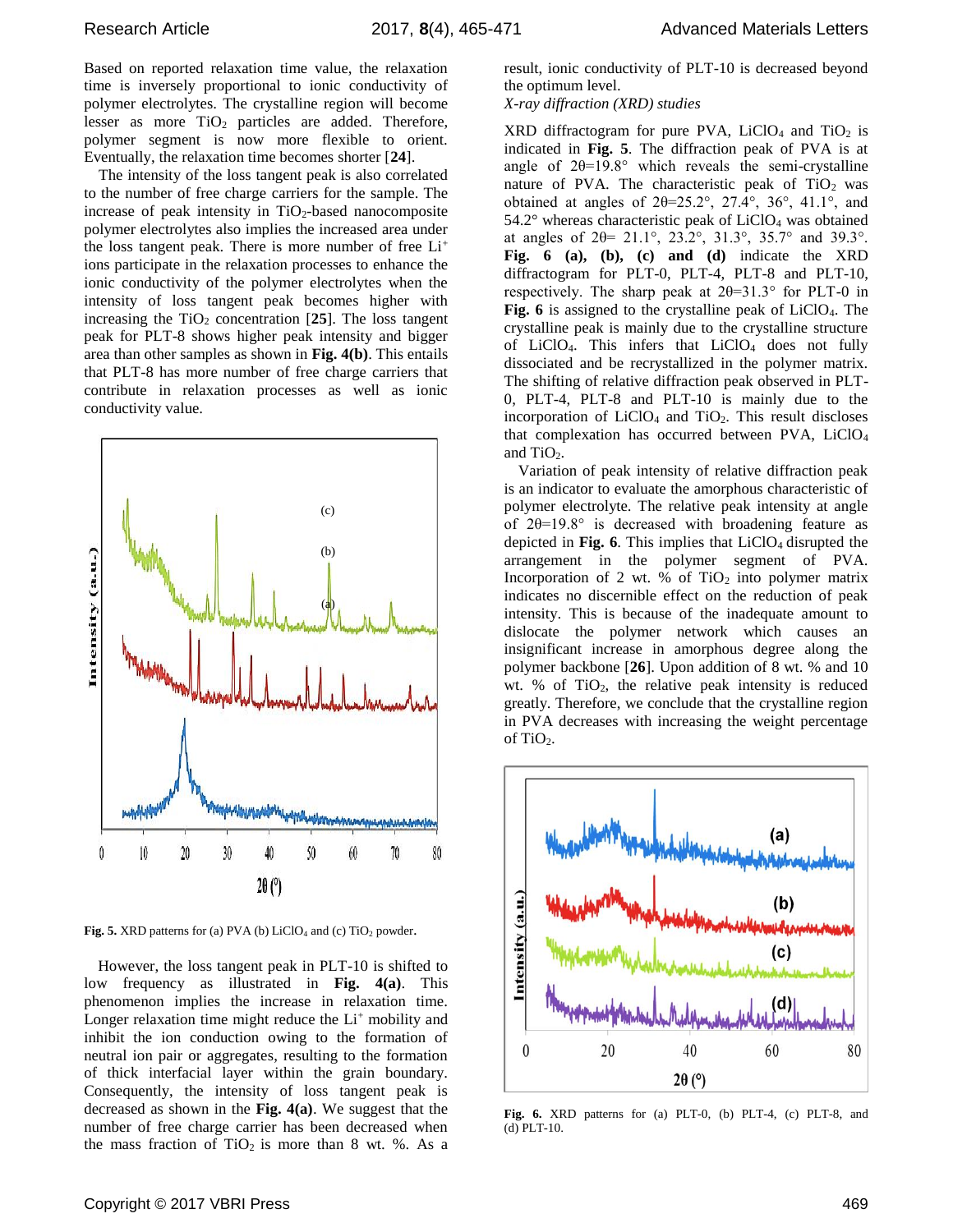Research Article 2017, **8**(4), 465-471 Advanced Materials Letters

High degree of crystallinity of pure PVA is due to its hydroxyl groups on its side-chain [**27**]. The crystallinity of PVA can be decreased when the hydroxyl group on its side chain has reacted with the  $Li^+$  conducting species and TiO2. Hence the number of hydroxyl group remaining in the PVA could be decreased. Thus, the crystallinity of PVA is also decreased [**26**]. Consequently, a decrease in relative peak intensity at angles of  $2\theta = 19.8^\circ$  can be seen in each sample. The reduced peak intensity results an increase of the amorphous characteristic of polymer electrolytes. High amorphous degree of polymer electrolytes causes high flexibility of polymer backbone which results in greater ionic diffusivity and ion mobility [**28**]. Therefore, polymer electrolyte with flexible backbone and good ion mobility will favor the ionic conduction. PLT-8 displays the lowest peak intensity in comparison to the other samples. This finding implies that PLT-8 exhibits the highest ionic conductivity with the highest amorphous degree of the polymer chains.

However, some crystalline peaks are observed in PLT-10. This is attributed to excessive amount of  $TiO<sub>2</sub>$  nanoscaled particles which causes the formation of ion aggregates. The formation of aggregates debilitates dissociation of salt into mobile ions. As a consequence, the recrystallization of  $LiClO<sub>4</sub>$  in polymer matrix leads to the reduction in ionic conductivity. This result was in good agreement with ionic conductivity studies. Results also show that dispersion of  $TiO<sub>2</sub>$  decreases the peak intensity of crystalline peak at  $2\theta = 31.3^\circ$  corresponding to LiClO4. This behaviour also shows that lithium salt can dissociated into free charge carriers easily upon the addition of  $TiO<sub>2</sub>$ .

Crystallite size at the relative diffraction peak at angle of 2θ=19.8° has been calculated using the Scherrer equation:

$$
L = \frac{0.9\lambda}{\beta \cos \theta} \tag{6}
$$

where,  $\lambda$  is the wavelength of the impinging X-ray beam,  $\beta$  is the full width at half maximum intensity of the XRD peak and θ is the glancing angle. The calculated crystallite size of polymer electrolyte at relative diffraction peak for each sample is presented in **Table 1**. These results signify that the incorporation of  $TiO<sub>2</sub>$  reduces the crystallite size and crystallinity of polymer electrolytes. Smaller crystallite size can produce a more flexible polymer segment which favours the ionic transportation. It also deduces that PLT-8 produces the smallest crystallite size and thereby achieves the highest ionic conductivity of PLT-8 compared to other samples. However, PLT-10 has bigger crystallite size compared to PLT-8, which is attributed to the excessive amount of  $TiO<sub>2</sub>$  added into the polymer matrix. Consequently, the ionic conductivity of nanocomposite polymer electrolyte containing 10 wt.% of TiO<sub>2</sub> is decreased.

# **Conclusion**

A series of nano-composite polymer electrolytes was successfully prepared by solution casting technique. PLT- 8 exhibits the highest ionic conductivity of  $1.26 \times 10^{-4}$  S  $cm<sup>-1</sup>$  with addition of 8wt.% of TiO<sub>2</sub>. The polymer electrolytes system obeys the Arrhenius rule which infers the ionic hopping mechanism as shown in temperature dependence-ionic conductivity studies. Incorporation of  $TiO<sub>2</sub>$  had increased the number of ion species based on dielectric permittivity study. However, frequency dependence of loss tangent result reveals that the relaxation time was reduced. Shorter relaxation time can enhance the ion mobility when  $TiO<sub>2</sub>$  particles were incorporated into polymer electrolytes. Furthermore,  $XRD$  data discloses that the addition of  $TiO<sub>2</sub>$  increases the degree of amorphous nature of polymer electrolytes.

# **Acknowledgements**

This work was supported by Fundamental Research Grant Scheme (FP012-2015A) from Ministry of Education, Malaysia.

# **Author's contributions**

Conceived and supervised the plan: S. Ramesh; Performed the expeirments: Chin-Shen. Lim; Data analysis: Chin-Shen. Lim, K. H. Teoh; Wrote the paper: Chin-Shen. Lim, H. M. Ng, Chiam**-**Wen Liew. Authors have no competing financial interests.

#### **References**

- 1. Marcinek, M.; Syzdek, J.;Marczewski, M.; Piszcz, M.; Niedzicki, L.; Kalita, M.; Plewa-Marczewska, A.; Bitner, A.; Wieczorek, P.; Trzeciak, T.; Kasprzyk, M.; Łęzak, P.; Zukowska, Z.; Zalewska, A.; Wieczorek, W.; *Solid State Ionics,* **2015**, *276*, 107.
- 2. Puguan, J. M. C.; Chinnappan, A.; Kostjuk, S. V.; Kim, H.; *Materials Research Bulletin* **2015**, 69, 104.
- 3. Appetecchi, G.B.; Croce, F.; Persi, L.; Ronci, F.; Scrosati, B.; *Electrochim. Acta***, 2000**, *45*, 1481.
- 4. Croce, F.; Persi, L.; Ronci, F.; Scrosati, B.; *Solid State Ionics,* **2000**, *135*, 47.
- 5. Appetecchi, G.B.; Alessandrini, F.; Carewska, M.; Caruso, T.; Prosini, P.P.; Scaccia, S.; Passerini, S.; *J. Power Sources,* **2001**, *97-98*, 790.
- 6. Nookala, M.; Kumar, B.; Rodrigues, S.; *J. Power Sources* **2002**,*111*, 165.
- 7. Capiglia, C.; Yang, J.; Imanishi, N.; Hirano, A.; Takeda, Y.; Yamamoto O.; *Solid State Ionics,* **2002**, *154-15*5, 7.
- 8. Shen, Y.J.; Reddy, M.J.; Chu, P.P.; *Solid State Ionics*, **2004**, *175*, 747.
- 9. Chu, P.P.; Reddy, M.J.; J*. Power Sources*, **2003**, *115*, 288.
- 10. Juraj, B.; Emily, H.; Emmanuel, P.G.; *Chem. Mater.*, **2000**, *12*, 2168.
- 11. K.M. Man Kim, N.G. Park, K.S. Ryu, S.H. Chang,; *Polymer*, **2002**, *43*, 395.
- 12. Xi, J.Y.; Qin, X.P.; Zhu, W.T.; *Micropor. Mesopor. Mater.*, **2006**, *88*, 1.
- 13. Muthuvinayagam, M.; Gopinathan, C.; *Polymer*, **2015**, *68*, 122.
- 14. Thanganathan, U.; Nogami, M.; *Int. J. Hydrogen Energy*, **2015**, *40*, 1935.
- 15. Rajendran, S.; Sivakumar, M.; Subadevi, R.; Nirmala, M.; *Phys. B Condens. Matter*, **2004**, *348*, 73.
- 16. Aravindan, V.; Vickraman, P.; Krishnaraj, K.; *Curr. Appl Phys*., **2009**, *9*, 1474.
- 17. Hema, M.; Selvasekarapandian, S.; Arunkumar, D.; Sakunthala, A.; Nithya, H*.; J. Non. Cryst. Solids*, **2009**, *355*, 84.
- 18. Rajendran, S.; Mahendran, O.; Kannan, R.; *Mater. Chem. Phys*., **2002**, 52.
- 19. Lim, Chin-Shen; Teoh, K.H.; Liew, Chiam-Wen; Ramesh, S.; *Mater. Chem. Phys.*, **2014**, *143*, 661.
- 20. Ramesh, S.; Liew, Chiam-Wen; Morris, Ezra; Durairaj, R.; *Thermochim. Acta*, **2010**, *511*, 140.
- 21. Kumar, R.; Subramania, A.; Kalyana Sundaram, N.T.; Kuma, G.V.; Baskaran, I.; *J. Membr. Sci.*, **2007**, *300*, 104.
- 22. Singh, K.P.; Gupta, P.N.; Singh, R.P.; *J. Polym. Mater*., **1992**, *9*, 131.